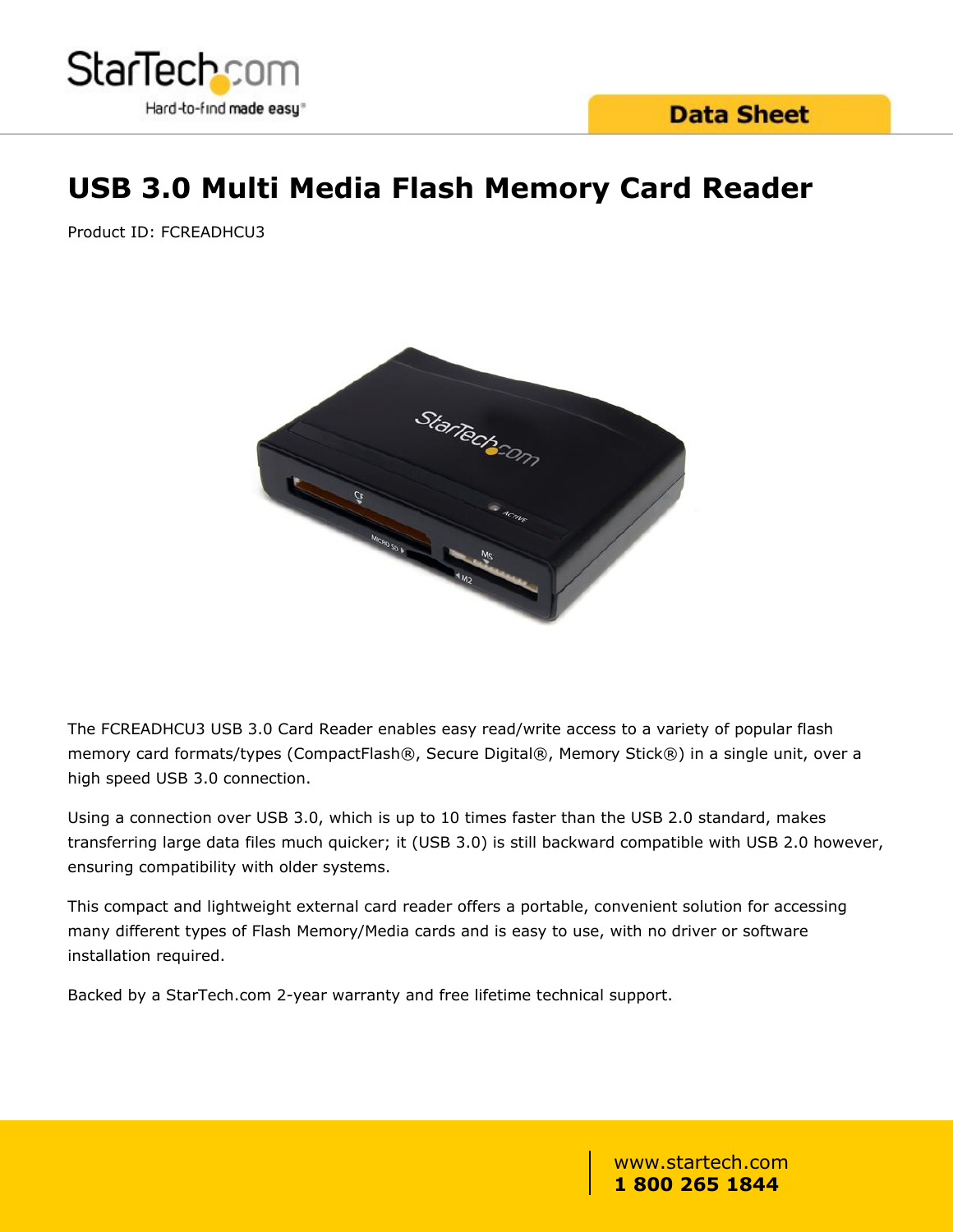

### **Data Sheet**

#### **Certifications, Reports and Compatibility**









#### **Applications**

- Laptop users looking to be able to access one or more types of flash memory cards
- Professionals looking to access their high speed flash memory cards over USB 3.0, instead of USB 2.0

#### **Features**

- Compatible with various types of CompactFlash®, SecureDigital® and MemoryStick® flash cards
- SuperSpeed USB 3.0 host interface standard, which supports transfer rates up to 5 Gbps
- Powered directly from the USB port
- Backward compatible with USB 2.0 computer systems
- Power indicator LED
- Compact design and lightweight plastic construction
- No driver or software installation required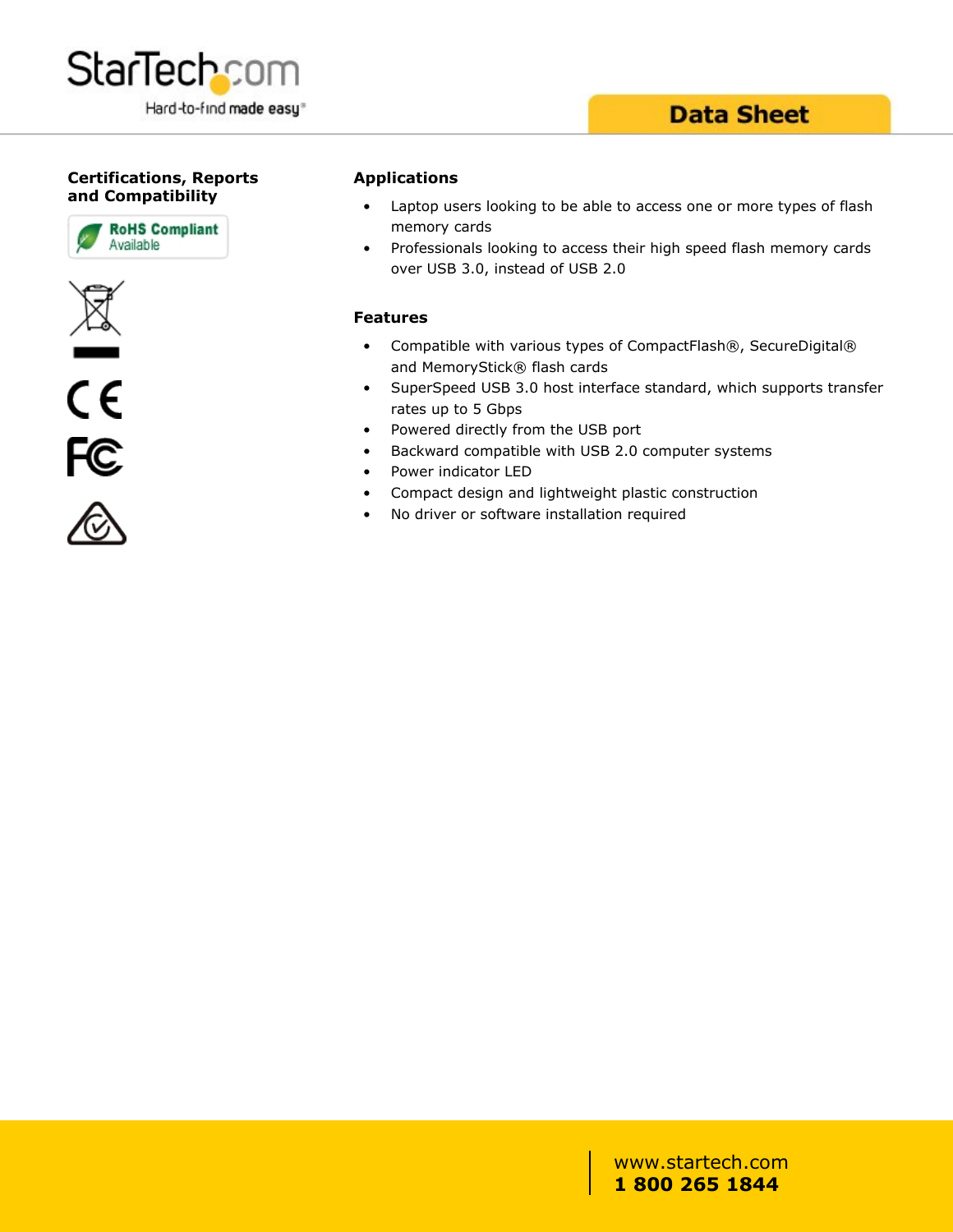

Hard-to-find made easy<sup>®</sup>

## **Data Sheet**

|                                               | Warranty                      | 2 Years                                         |
|-----------------------------------------------|-------------------------------|-------------------------------------------------|
| <b>Hardware</b>                               | Chipset ID                    | Genesys Logic - GL3220                          |
|                                               | Interface                     | <b>USB 3.0</b>                                  |
| <b>Performance</b>                            | Memory Media Type             | CF (Compact Flash I/II Card)                    |
|                                               |                               | M2 (Memory Stick Micro)                         |
|                                               |                               | Micro-SDHC (Micro Secure Digital High Capacity) |
|                                               |                               | Mini-SD, Micro-SD (Mini/Micro Secure Digital)   |
|                                               |                               | MS Duo, MS Pro Duo, MS Pro-HG Duo               |
|                                               |                               | MS MG (Memory Stick w/ MagicGate)               |
|                                               |                               | MS/MS Pro (Memory Stick/Memory Stick Pro)       |
|                                               |                               | MSXC (Memory Stick eXtended Capacity)           |
|                                               |                               | RS-MMC (Reduced Size Multimedia Card)           |
|                                               |                               | SD/MMC (Secure Digital/Multimedia Card)         |
|                                               |                               | SDHC (Secure Digital High Capacity)             |
|                                               |                               | SDXC (Secure Digital eXtended Capacity)         |
| Connector(s)                                  | Connector Type(s)             | 1 - USB Type-B (9 pin) USB 3.0 Female           |
|                                               | <b>External Ports</b>         | 1 - CompactFlash (50 pin) Slot                  |
|                                               |                               | 1 - Memory Stick / Memory Stick Pro Slot Female |
|                                               |                               | 1 - MiniSD / MicroSD / MMC Slot Female          |
|                                               |                               | 1 - SD / MMC Slot Female                        |
| <b>Software</b>                               | OS Compatibility              | OS independent; No software or drivers required |
| <b>Special Notes /</b><br><b>Requirements</b> | System and Cable Requirements | Available USB port                              |
| <b>Indicators</b>                             | LED Indicators                | 1 - Power                                       |
| <b>Power</b>                                  | <b>Input Current</b>          | 0.8A                                            |
|                                               | Input Voltage                 | 100 $\sim$ 240 AC                               |
|                                               | Output Current                | 4 A                                             |
|                                               | Output Voltage                | 5DC                                             |
|                                               | Power Consumption (In Watts)  | 20                                              |
|                                               | Power Source                  | USB-Powered                                     |
| Environmental                                 | Humidity                      | 5% ~ 90% RH                                     |
|                                               | <b>Operating Temperature</b>  | -40°C to 80°C (-40°F to 176°F)                  |
|                                               |                               |                                                 |